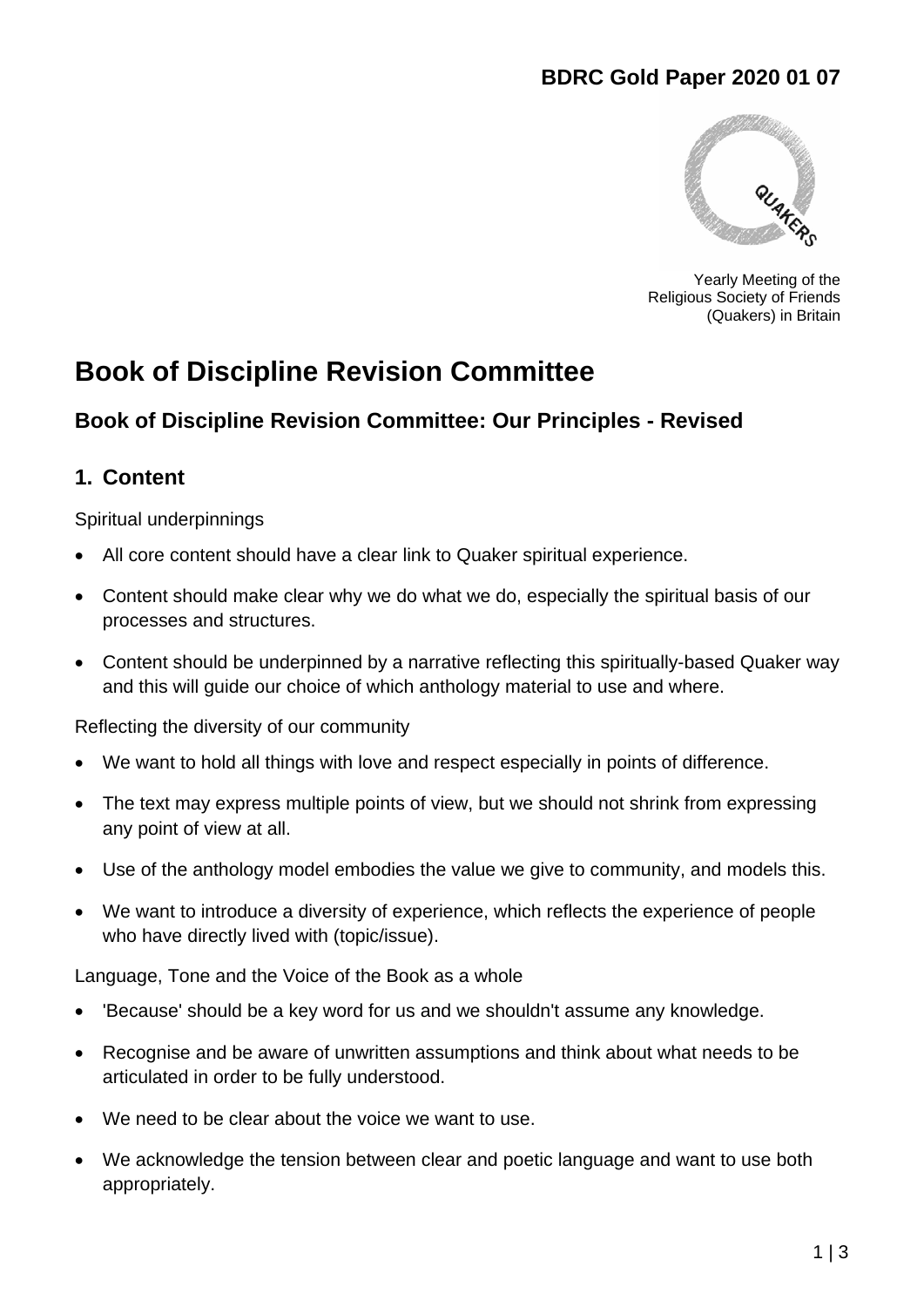- Language should be plain and intelligible, and any jargon should be explained in context.
- The tone should be peer-to-peer, in it together: not from on high but being honest about difficulties.

What to include (and where)

- The book should tell the story of the Quaker journey so far.
- "Church government" and "anthology material" should not be seen as completely separate types of text: rich spiritual experience infuses both. We will decide later where and how these elements should appear, how they will relate.
- The way core material refers to structures should allow for flexibility and potential for change.
- Core states principles (the why, including the spiritual basis); supplementary gives details (the how).
- The book should provide guidance in applying Quaker practices of discernment; it should not attempt to be an encyclopedia of Quaker views on all topics.
- Not everything has to be in the book: there are and will be other sources.
- When using quotations we should be aware of their source, and not use them in ways that distort or obscure their original context.

#### General Principles

- We want to be inclusive, and should take care not to exclude unintentionally.
- Accessibility is a priority for both content and format.
- Not everything is linear and we shouldn't force it to be. We can be creative with different formats.
- Our job is not to set Yearly Meeting theology on, for example, Christian and non-Christian beliefs, but to describe the range.
- The authoritative basis of the text, as approved and adopted by Yearly Meeting, should be made clear.